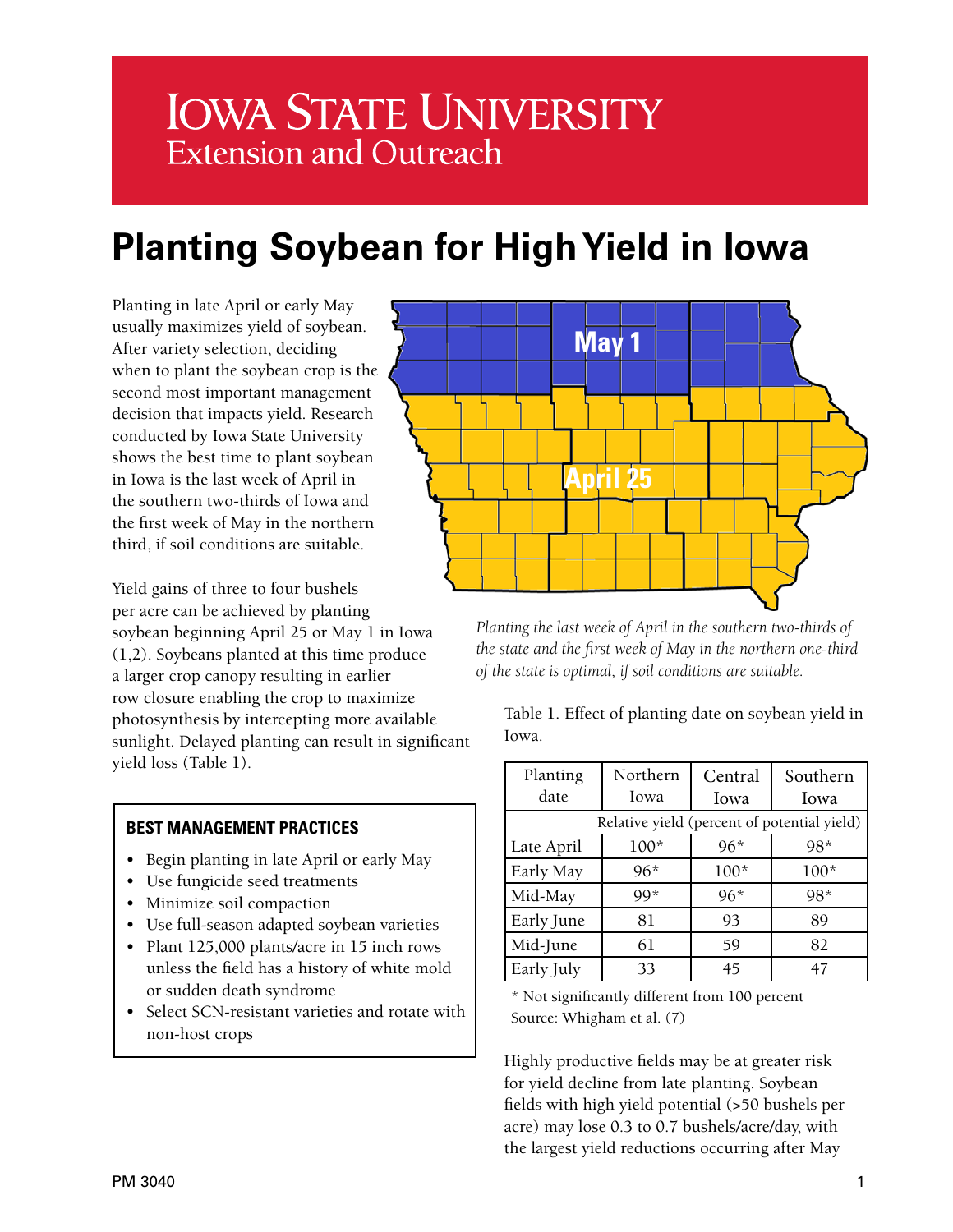temperatures are not a concern. Soybean planted in late April, however, may be exposed to cool soil temperatures and less than ideal soil moisture conditions. The ideal soil temperature for rapid soybean germination and emergence is between 77 to 86 degrees F but soybean will germinate at soil temperatures of 50 degrees F. Soil temperatures at a 2-inch depth in Iowa do not consistently reach 77 degrees F until late-May to early-June.

has been planted. Typically soil

diseases. However, the decision to plant shortseason varieties to avoid diseases and spread out harvest may come with a yield penalty.

## **CONSIDERATIONS FOR SOYBEAN PLANTING**

Soil conditions and the weather forecast for 48 hours after planting play an important role in achieving the yield gained by planting in late April or early May. Planting when the soil is too wet or too cold can rob soybean yield.

Soybean tends to be planted after the corn crop

10. Fields with lower yielding potential may lose approximately 0.1 to 0.2 bushels/acre/day (1).

Planting in late April or early May does not guarantee higher yield, however. Fluctuations in precipitation and temperature from year to year can cause variations in response of soybean varieties to early planting.

## **CONSIDER SOYBEAN MATURITY**

Earlier research evaluated the effect of soybean maturity on yield of ideally- versus late-planted

soybean. In northern Iowa, the highest yields were most consistently produced using fullseason (2.5 RM) varieties planted from late April to late June (7). In central Iowa, they concluded that all adapted maturities had similar yield from planting dates through late June. However, in southern soybean growing areas of the state full-season varieties tended to yield best from planting dates through early July.

When planting was delayed until mid-July in this area, varieties

ranging from 2.2 to 2.9 RM had the greatest yields.

According to these results, full-season varieties can be planted unless planting is delayed beyond late June in northern and central Iowa and beyond early July in southern Iowa. However, in late planting situations, earlier maturity varieties can be used to avoid damage by frost (7).

It is well known that many shorter-season soybean varieties yield as well as longer-season varieties. In addition to avoiding frost damage, short-season varieties may also avoid late-season soybean

*Seed applied fungicides can reduce seedling loss but yield gains are not as consistent.*

2

Uniform stands of healthy seedlings are sometimes more difficult to obtain with planting into cool, wet soil conditions. Fungicidal seed treatments are a good management tool to help reduce the effects of seedling diseases caused by Pythium and *Phytophthora* (4). Seed-applied insecticides are often sold to farmers in combination with seed applied fungicides. Yield gains with this combination are possible but research results thus far do not show consistent yield gains (4).